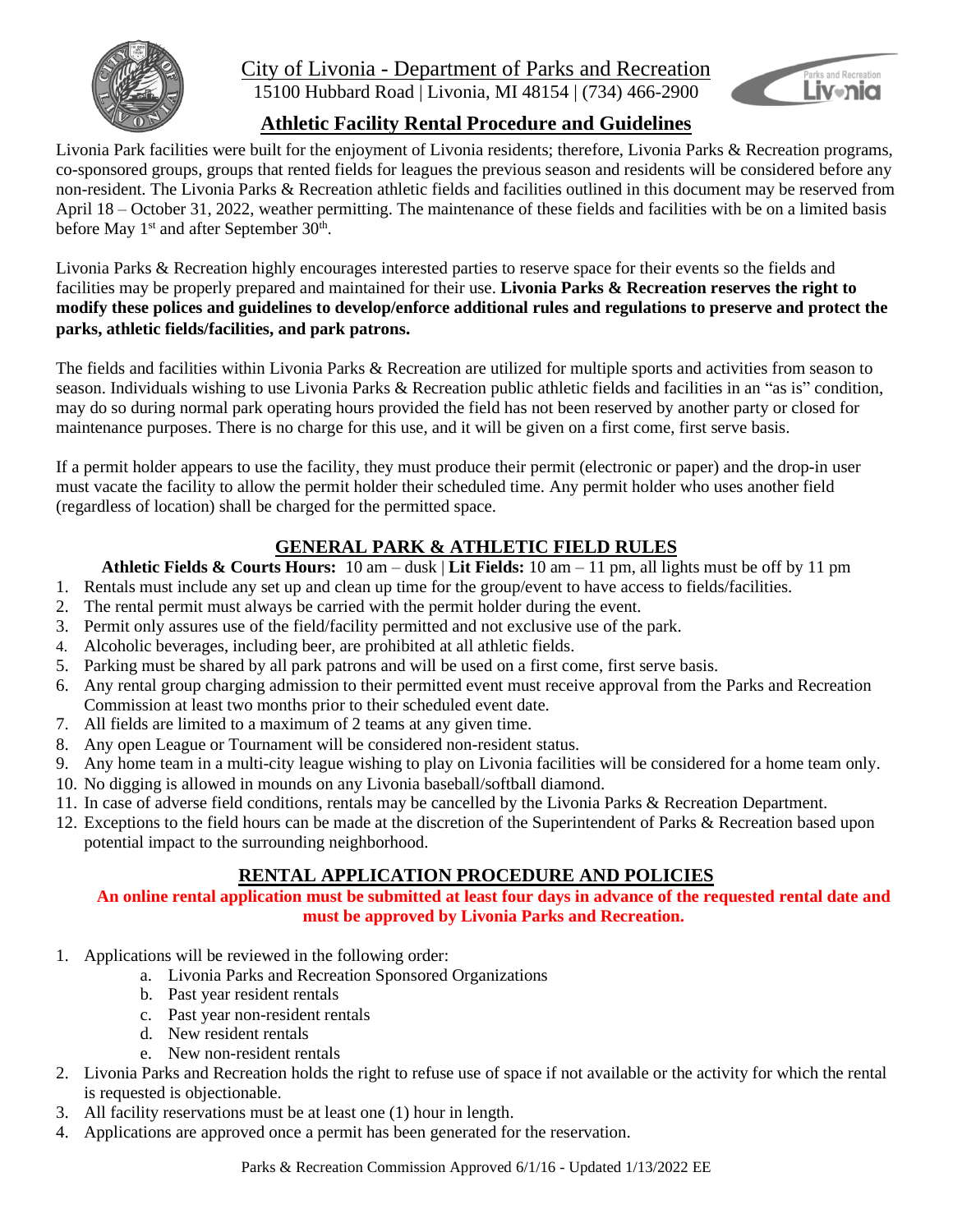- a. The permit grants the team or group use of the facility stated date & time.
- 5. Once an organization has submitted a rental application and it has been approved, they may contact the Athletic Coordinator directly to obtain additional dates, if needed.

## **FEES & RATES**

- 1. All diamonds used will be billed at the hourly rate as shown below based upon the residency of the organization or responsible party renting the field.
	- a. Resident Organization or responsible person that residents in the City of Livonia.
	- b. Non-Resident Responsible party or organization that resides outside the City of Livonia whether they are sponsored by a Livonia resident or not.
- 2. If a user group goes over their permitted time on any premium ball diamond, they will be charged for each quarter hour of use beyond their permitted time, rounding up.
- 3. Balances for any permit are due within 14 days of the last permitted date.
	- a. If not paid in full, the permit holder could lose future permits.

| <b>Ball Diamond Hourly Rates</b> |                                                        |           |                                        |  |
|----------------------------------|--------------------------------------------------------|-----------|----------------------------------------|--|
| <b>Diamond Type</b>              | <b>Diamond</b>                                         |           | <b>Resident Rate Non-Resident Rate</b> |  |
| <b>Lit Fenced Diamond</b>        | Bicentennial Diamonds 1-3<br>Ford Field Diamonds 1 & 2 | \$30/hour | \$50/hour                              |  |
| <b>Fenced Diamond</b>            | Bicentennial Diamonds 5, 6, 9, $\&$ 10                 | \$25/hour | \$40/hour                              |  |
| <b>Standard Diamond</b>          | All remaining ball diamonds                            | \$20/hour | \$30/hour                              |  |

#### **Other Athletic Facility Hourly Rates**

| <b>Diamond Type</b>          | Facility                                                      | Resident  | <b>Non-Resident Rate</b> |
|------------------------------|---------------------------------------------------------------|-----------|--------------------------|
| <b>Standard Soccer Field</b> | Bicentennial Fields 3-10                                      | \$20/hour | \$35/hour                |
|                              | Wilson Barn Soccer Field                                      |           |                          |
| <b>Sand Volleyball Court</b> | Bicentennial Park (2), Rotary Park (2),<br>Stymelski Park (4) | \$20/hour | \$35/hour                |

## **REFUNDS & ADJUSTMENTS**

No rain checks will be issued.

- 1. **Cancellation due to weather:** If a field or facility is unplayable due to one of the options listed in the Cancellation of Activity section, the Inclement Weather Policy, or cancelled by Livonia Parks & Recreation Staff, the permit holder has 24 hours from the start of the rental time to contact the Athletic Coordinator via phone or email about the cancellation to reschedule if available.
- 2. **14 Days Prior:** If the permit holder no longer wishes to use their rental, they must contact the Athletic Coordinator via phone or email at least 14 days prior to their rental to receive a full refund. Once inside the 14 days, no refunds will be granted unless the field is unplayable due to weather.
- **3. Once inside the 14 days, groups may adjust their rental times or change their dates if other dates are available.**  a.These adjustments must be made at least four days in advance of the reservation and the reservation must be for at least one hour in length.

## **A \$10 PROCESSING FEE WILL BE DEDUCTED FROM ANY REFUND GRANTED BY CHECK.**

#### **CANCELLATION OF ACTIVITY**

Due to inclement weather and poor field conditions, the Livonia Department of Parks and Recreation reserves the right to deny an athletic activity or event from playing on a City field. When games are played on fields with poor/unsafe conditions, it often causes irreversible damage to the field. The two main purposes of this policy are to ensure the safety of the participants and to prevent City fields from getting abused and destroyed when the sod is vulnerable. Any City of Livonia employee, Parks & Recreation Staff, Livonia Police Department, or any other designated person may deny use of a field and/or require an activity to stop.

Conditions that require cancellation of an athletic activity: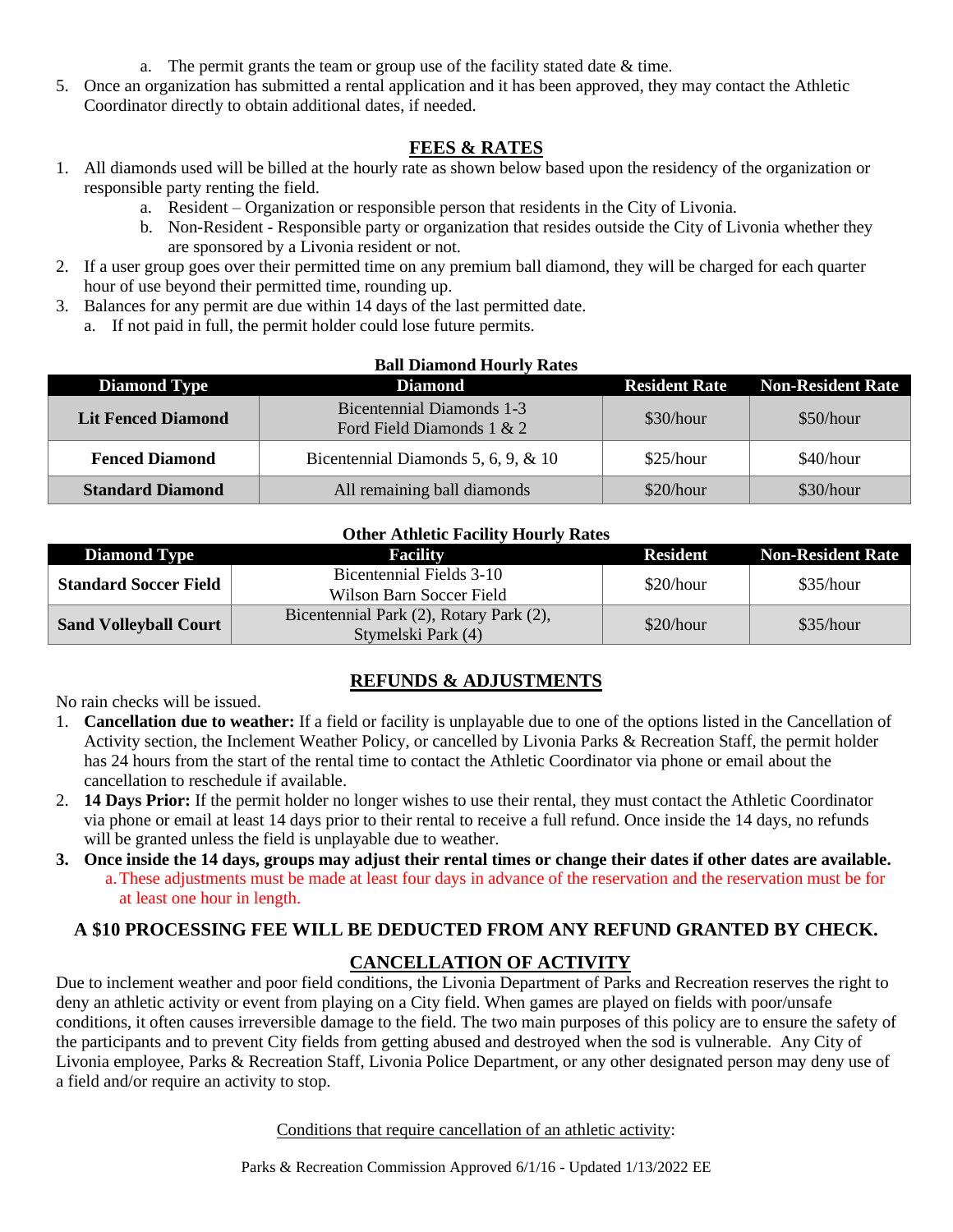- 1. Standing puddles of water on the field
- 2. Footing is unsure and slippery
- 3. Ground is waterlogged & "squishy"
- 4. Grass can be pulled out of ground easily
- 5. Lightning/Thunder or severe rain
- 6. Severe weather storms, watches, or warnings

Teams/Leagues that refuse to follow the policy will be subject to the following disciplinary action:

- 1. **First Offense:** Written warning to team and President of the Organization.
- 2. **Second Offense:** Suspension of the team or organization from practicing on fields for one week.
- 3. **Third Offense:** Forfeiture of a team's privilege to either practice or play games on City of Livonia fields for the remainder of the season.

### **INCLEMENT WEATHER POLICY**

The Parks and Recreation Department will use the following guidelines and procedures for inclement weather to safeguard participants, spectators, and staff. Livonia Parks and Recreation retains the right to cancel or curtail activities due to weather conditions. Information from the National Weather Service will be used to ensure programs, activities and facilities can be operated in a safe manner.

Listed below are the different weather conditions and how it will affect programs or facility areas:

- **Rain:** Strong or consistent rain at the discretion of the Coordinator of that program can be canceled.
- **Lightning/Thunder:** Upon the first sight of lightning or sound of thunder, all outdoor activities must stop immediately. No outdoor activity can resume until 30 minutes after the last sighting of lightning or sound of thunder. Programs may be moved indoors if possible.
- o Once an air horn is sounded, all participants and spectators are required to vacate the facility to seek shelter.
- **Tornado:** In the event of a tornado warning/sirens, seek the best possible shelter available immediately.
- **Heat:** If the heat index is at or above 104 degrees, all outdoor Parks & Recreation activities will be canceled. If at 103 and below, cancellation is at the discretion of the Athletic Coordinator.
- **Cold:** If the wind chill is at or below -10 degrees, all outdoor Parks & Recreation activities will be canceled.
- Decisions regarding weather for sports and special events will be made at the discretion of Livonia Parks and Recreation employees by 4 pm Monday-Thursday and by 8 am Friday-Sunday.
- Contractual programs, outside rentals, school sports or groups using City of Livonia athletic fields will oversee cancelling their own programs and notifying participants unless contacted directly by Parks & Recreation Staff.

#### **INSURANCE REQUIREMENTS**

The following groups must provide a \$1,000,000 (One million) general liability **CERTIFICATE OF INSURANCE** and name the City of Livonia as additional insured.

| Churches                                  | <b>Fraternal Organizations/Clubs</b> |
|-------------------------------------------|--------------------------------------|
| Boy/Girl Scouts or similar groups         | <b>Sports Leagues</b>                |
| School Groups                             | Class Reunions                       |
| <b>Businesses/Industrial Corporations</b> | Civic Associations                   |
|                                           |                                      |

Certificates must be submitted at least two weeks prior to your first permitted date. For more information, please call 734- 466-2900

## **MAINTENANCE & MATERIAL COSTS**

Organizations will be billed for the actual cost of maintenance and materials that cannot be recycled for regular use.

## **FREQUENTLY ASKED QUESTIONS**

- **1. Who should I contact if the field is located at a school?**
	- a. Requests for reservations on school owned properties must be submitted to the Board of Education. Contact the Community Education Office at 734-744-2605.

#### 2. **Where can I find out updates regarding weather cancellations**?

- a. Weather Hotline: 734-466-2299
- b. The weather hotline will be updated by 4 pm daily regarding cancellations done by Parks & Recreation Department. If there is no update regarding your rental or activity on the hotline, it is on the individual/organization running their programs to notify their participants.

## **3. If I rent a field, what equipment do I need to provide?**